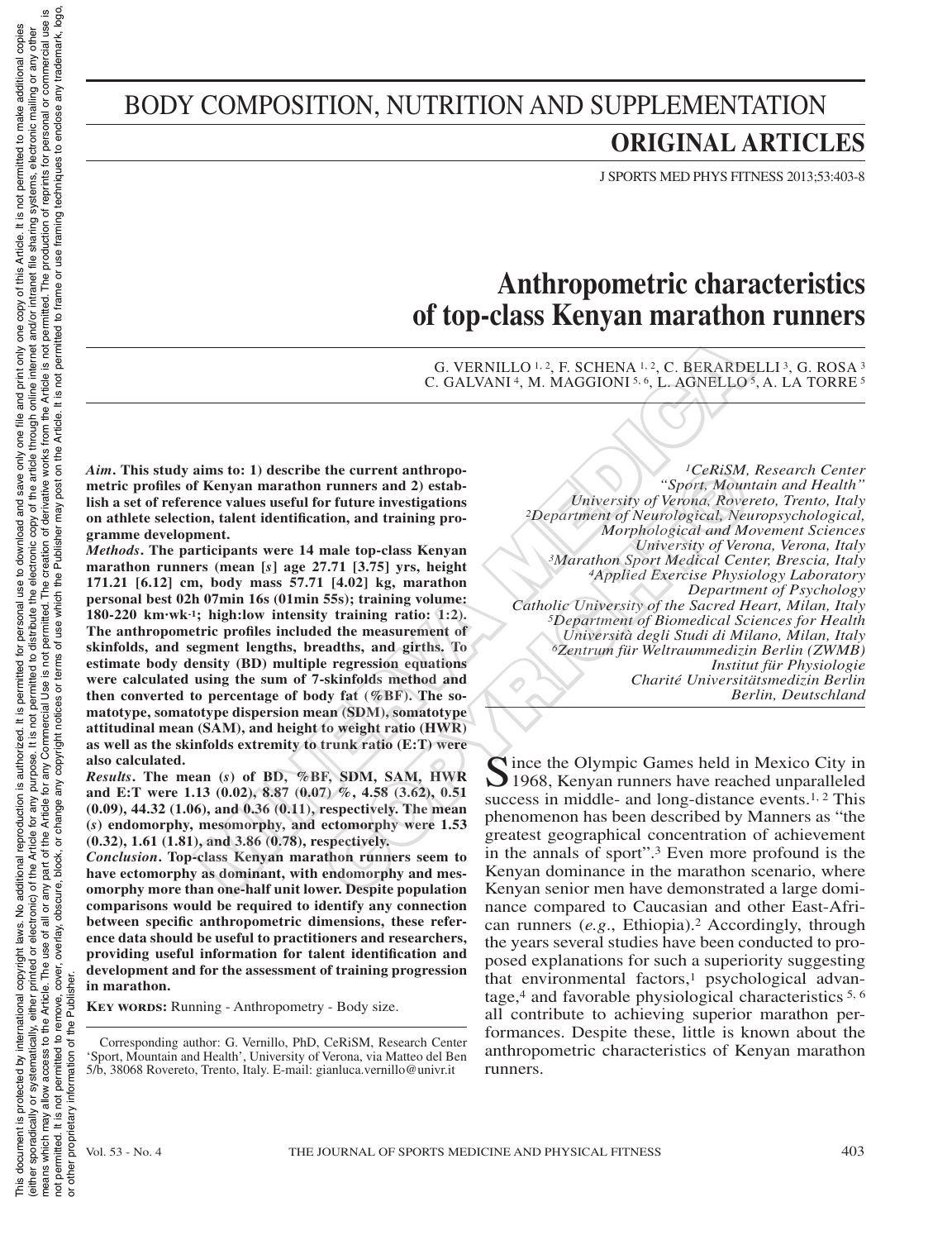The interest in anthropometric characteristics, body composition and somatotype has increased over the last decades both in health promotion<sup>7,8</sup> and different sports. The latter with the purpose to indicate whether an athlete would be suitable to compete at the highest level in a specific sport.<sup>9-16</sup> Although some studies have incorporated small selection of anthropometric measures as part of wider investigations into Kenyan marathon runners,17-19 few to date have reported a range of directly measured and derived variables in Kenyan distance runners,16 without taking into consideration the marathon athletes. Therefore, there is no comprehensive data set on the current anthropometric characteristics of Kenyan marathon runners. Thus, the quantification of morphological characteristics of elite athletes can be a key point in relating body structure to sports performance.

Consequently, the aim of this study was twofold: 1) to describe the current anthropometric profiles of Kenyan marathon runners and 2) to establish a set of reference values useful for future investigations on athlete selection, talent identification, and training programme development.

#### **Materials and methods**

#### *Design and protocol*

This is an observational study where we investigated the anthropometric characteristics of topclass Kenyan marathon runners.20 This by means of the measurement of skinfolds, segment lengths, breadths, and girths according to previous works.21-23 All variables except body mass and height were measured on the right side of the body in triplicate with the median value used as the criterion. To estimate body density (BD) multiple regression equations were calculated using the sum of 7-skinfolds method 24 and then converted to percentage of body fat (%BF).25 The somatotype, somatotype dispersion mean (SDM), somatotype attitudinal mean (SAM), height to weight ratio (HWR) and skinfolds extremity to trunk ratio (E:T) were calculated using the method and equations of Carter and Heath.21

#### *Participants*

All examinations were performed during the training stages for the autumn competitive season on 14 male top-class Kenyan marathon runners (mean [*s*] age 27.71 [3.75] yrs, height 171.21 [6.12] cm, body mass 57.71 [4.02] kg, marathon personal best 02h 07min 16s [01min 55s]; training volume: 180-220  $km·wk^{-1}$ ; high:low intensity training ratio: 1:2). They all came from a group of eight small tribes called Kalenjin, in the Rift Valley Province. Each of these athletes read an information sheet outlining the purpose, procedures, and benefits of the study and provided written consent to participate. The protocol was approved by the local Human Research Ethics Committee in agreement with the Declaration of Helsinki on human investigation.

## *Data collection*

Measurements were performed following the standardised techniques adopted by the International Society for the Advancement of Kinanthropometry (ISAK) 26, 27 and in a resting state. All anthropometric measures were taken by the same experienced investigator. All variables except body mass and height were measured on the right side of the body in triplicate with the median value used as the criterion.23

Digital standing scales (Model HF8000, Philips, Eindhoven, The Netherlands) were used to determine body mass to the nearest 0.1 kg. Stretch height was recorded during inspiration using a stadiometer (SECA, Hamburg, Germany) to the nearest 0.1 cm. The anthropometric profile also included the measurement of eight lengths using a large sliding calliper (PCE Italia s.r.l.), 11 girths using a flexible steel tape (BMI, Hersbruck, Germany), and eight breadths. All the breadths were measured using the large sliding calliper, except for the bi-epicondylar breadth which was measured using a Vernier callipers (PCE Italia s.r.l.). All anthropometric equipment was calibrated before the assessment period, with additional checks made against National Association of Testing Authorities certified calibration weights and rods. Corrected girths were calculated at the sites where the skinfold and girth measurements coincided (upper arm, thigh, and calf) using a formula originally proposed by Jelliffe and Jelliffe28. Skinfolds were taken using a calliper (Holtain Ltd, Crymych, UK) to the nearest 0.2 mm. The seven sites were chest, axilla, triceps, subscapula, abdomen, suprailium and front thigh. Skinfolds were taken three times and the me-Les the content in the main to poster the contents of our any-<br>six the certains of the content of the certains and derived variables in vided written consent to participate<br>maratahon afthe same and the current andropologi Neasurements were performed<br>study was twofold:<br>standardised techniques adopted by<br>ometric profiles of tional Society for the Advancement<br>of pometric profiles of pometry (ISAK) <sup>26, 27</sup> and in a ret<br>re investigations on ant

or other proprietary information of the Publisher.

other proprietary information

 $\overline{5}$ 

Publis

the đ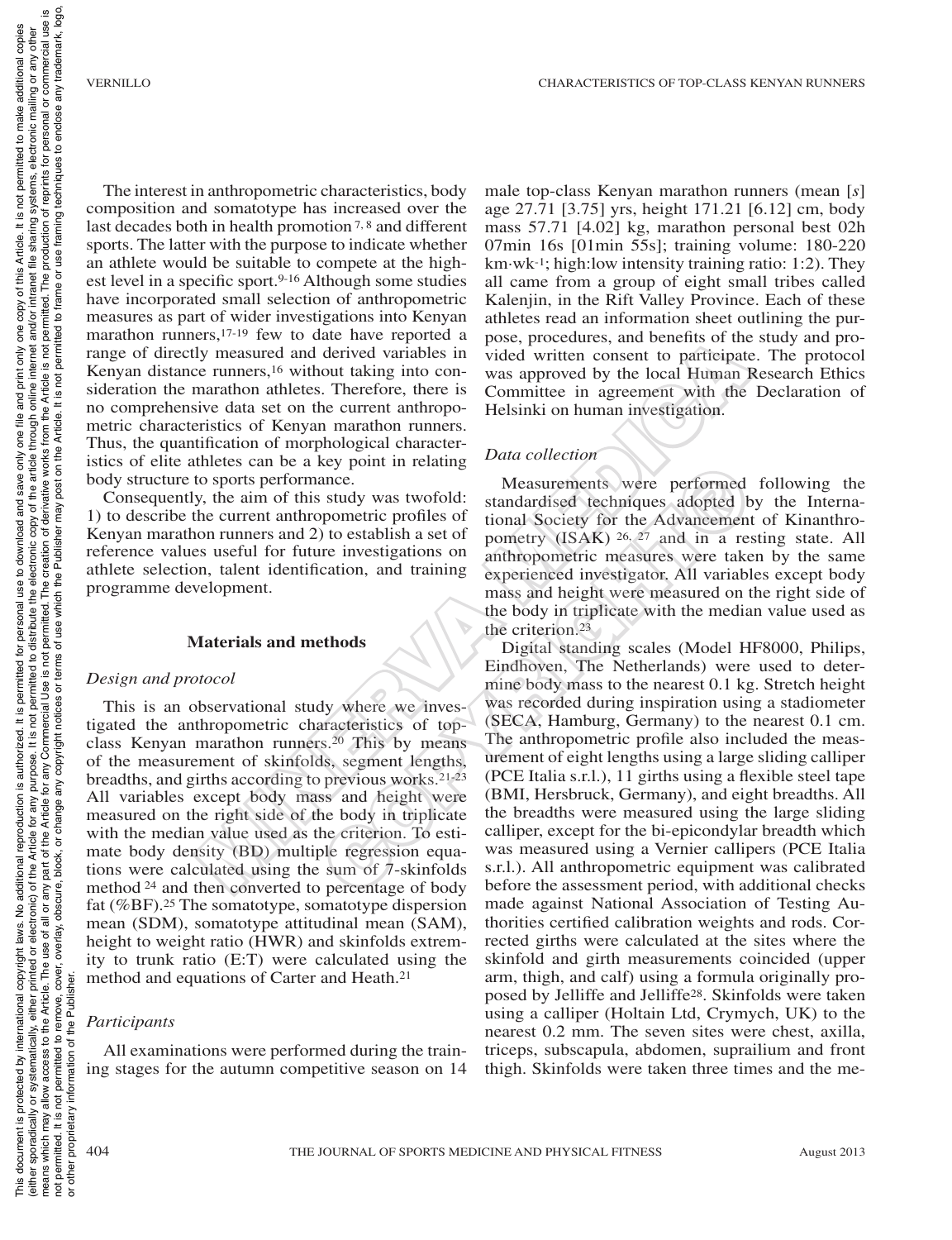dian was employed in further calculations. The sum of the seven skinfolds were also calculated. BD was estimated using the method of Jackson and Pollock.24 BD was transformed to %BF by the Siri's equation.25 The SDM, SAM, HWR and E:T were calculated using the method and equations of Carter and Heath.21 Height-adjusted endomorphy values were used and the somatotypes were plotted on a two-dimensional grid system somatochart using the appropriate software (Somatotype 1.0 software).

Table I.—*Absolute size characteristics for top-class Kenyan marathon runners (mean ± s).*

| Variable                    | Mean                                                | $\bf S$ | Range                           |
|-----------------------------|-----------------------------------------------------|---------|---------------------------------|
| Age (yrs)                   | 27.71                                               | 3.75    | 23-38                           |
| Body mass (kg)              | 57.71                                               | 4.02    | 51.2-67.2                       |
| Height (cm)                 | 171.21                                              | 6.12    | $\blacktriangledown$<br>163-183 |
| Sitting height (cm)         | 80.79                                               | 3.19    | 77.3-88.0                       |
| Personal best (h.min.s)     | 2.07.16                                             | 0.01.55 | 2.04.27-2.10.23                 |
| Skinfolds (mm)              |                                                     |         |                                 |
| Chest                       | 2.88                                                | 0.43    | $2.3 - 3.8$                     |
| Axilla                      | 3.28                                                | 2.02    | $0.5 - 7.0$                     |
| Triceps                     | 5.30                                                | 1.40    | $3.8 - 7.4$                     |
| Subscapular                 | 7.18                                                | 1.19    | $5.2 - 10.2$                    |
| Abdomen                     | 6.13                                                | 1.12    | $4.1 - 8.2$                     |
| Suprailium                  | 4.36                                                | 0.67    | $3.5 - 5.8$                     |
| Front thigh                 | 3.36                                                | 2.45    | $0.5 - 8.2$                     |
| Sum of 7 skinfolds          | 32.48                                               | 6.02    | 24.05-49.6                      |
| Extremity:trunk ratio       | 0.38                                                | 0.13    | $0.2 - 0.7$                     |
| Body density                | 1.13                                                | 0.02    | $1.11 - 1.16$                   |
| Percentage of body fat (%)  | 8.87                                                | 0.07    | 8.8-8.9                         |
| Percentage of lean mass (%) | 91.13                                               | 0.07    | 91.0-91.2                       |
| Lengths (cm)                |                                                     |         |                                 |
| Arm Span                    | 184.84                                              | 5.64    | 175.5-193                       |
| Arm                         | 32.34                                               | 1.14    | 30.5-34.3                       |
| Forearm                     | 28.12                                               | 1.12    | 25.5-29.75                      |
|                             | 21.26                                               |         |                                 |
| Hand                        | Ô                                                   | 1.12    | 18.5-22.5                       |
| Thigh                       | 43.07                                               | 2.89    | 39-49.5                         |
| Lower leg                   | 40.20                                               | 2.75    | 35.5-44                         |
| Foot                        | 25.28                                               | 1.16    | 23.5-27.5                       |
| Breadths (cm)               |                                                     |         |                                 |
| Biacromial                  | 34.67                                               | 1.97    | $31 - 37$                       |
| Transverse chest            | 30.69                                               | 1.64    | 28.25-34.5                      |
| Anterior-posterior chest    | 22.23                                               | 1.34    | $20.5 - 25$                     |
| Humerus                     | 5.32                                                | 1.11    | $4.35 - 9$                      |
| Femur                       | 7.54                                                | 1.21    | $6.6 - 11.5$                    |
| Biilocristal                | 26.71                                               | 1.94    | 23.5-29.5                       |
| Girths (cm)                 |                                                     |         |                                 |
| Relaxed arm                 | 24.93                                               | 1.26    | 23.1-27.3                       |
| Flexed arm                  | 27.31                                               | 1.14    | 25.5-30                         |
| Forearm                     | 25.15                                               | 1.01    | 23.5-27.5                       |
| Wrist                       | 15.64                                               | 0.72    | $14.5 - 17$                     |
| Chest                       | 85.13                                               | 2.28    | 79.5-88.5                       |
| Waist                       | 73.86                                               | 2.27    | 70-77.5                         |
| Hip                         | 86.33                                               | 2.89    | 80.2-90                         |
| Upper thigh                 | 50.98                                               | 1.98    | 48-54                           |
| Mid-thigh                   | 46.74                                               | 2.44    | 42.5-51.2                       |
| Calf                        | 33.91                                               | 1.90    | 31-36.5                         |
| Ankle                       | 21.46                                               | 0.83    | 20.5-23.5                       |
| Corrected arm girth         | 2.44                                                | 0.10    | 2.25-2.68                       |
| Corrected thigh girth       | 0.42                                                | 0.21    | $0.15 - 0.78$                   |
| Corrected calf girth        | 3.06                                                | 0.34    | 2.40-3.60                       |
|                             |                                                     |         |                                 |
| Vol. 53 - No. 4             | THE JOURNAL OF SPORTS MEDICINE AND PHYSICAL FITNESS |         |                                 |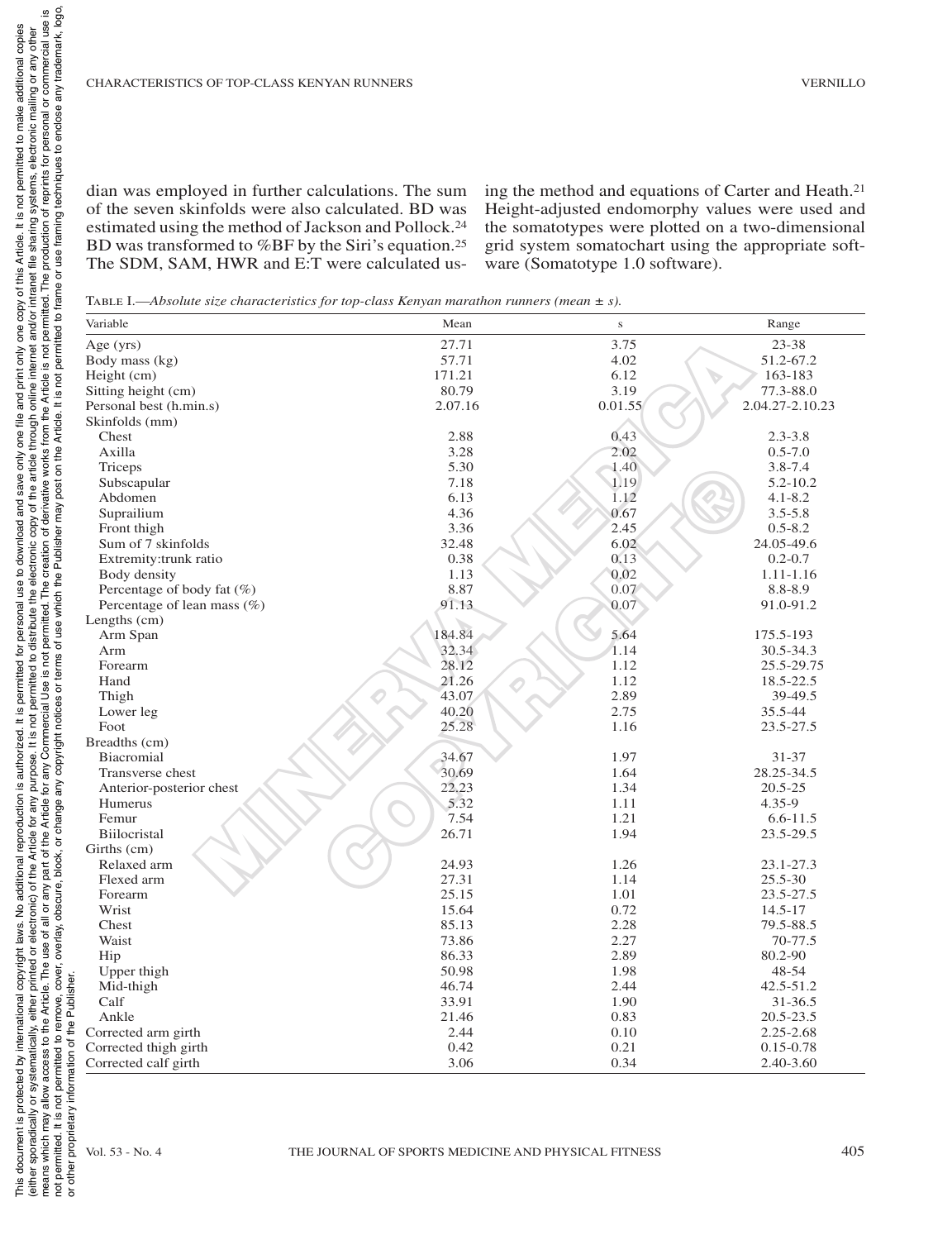techniques to enclose any trademark, logo,

copies

additional

It is not permitted to make

Article.

of this copy one only print and<sub>l</sub> € one only save

#### *Statistical analysis*

Variables were tested for their skewness. All fitted to a normal distribution. Standard descriptive statistics (mean, *s* and range) were used to present the characteristics of the subjects for all directly measured and derived variables.

### **Results**

The absolute size characteristics for top-class Kenyan marathon runners are presented in Table I. The mean somatotype, SDM, SAM HWR and E:T of top-class Kenyan marathon runners are presented in Table II and the somatopoints of each athlete in relation to the mean for the sample are displayed in the somatochart of Figure 1.

### **Discussion**

The anthropometric profile of an athlete plays a role in determining his or her potential for success within a sport. This study is the first to investigate Kenyan marathon runners using a comprehensive range of directly measured and derived anthropometric variables. The data presented should be useful for future investigations on athlete selection, talent identification, and training programme development.

Skinfold thicknesses have a considerable face validity, providing a direct and relatively accurate measure of the amount of subcutaneous adipose tissue.28 However, according to Norton *et al*.29 in order to avoid the errors and assumptions which could be associated with the use of generalized predictive equations of fat percentage, the sum of skinfold values from the seven measured sites is recommended as the standard by several authors.23, 30 Accordingly, in the present study we determined a low sum of

seven skinfolds. Despite the fact that it is very risky to compare skinfold values from different studies, given the variability in technique, equipment and site location, the sum of skinfolds of our athletes was lower than that reported among groups of highly trained runners 14, 31, 32 and runners of lower ability.33, 34 This is probably due to the fact that these runners undertake a higher training volume and that in this event fat metabolism prevails in training and competition.35 Thus, it is likely that a lower sum of skinfolds facilitates running performance and thus minimal body fat is desirable because an excess of adipose tissue usually requires a greater muscular effort to accelerate the legs, and, consequently, the energetic expenditure at the same velocity would be higher.36 Furthermore, fat patterning refers to the relative distribution of subcutaneous fat on the body as opposed to absolute amounts of fat.37 To examine differences in fat patterning, most researchers compare skinfold thicknesses on the trunk and extremities.38 In the present study, the mean E:T is low, indicating that Kenyan marathon runners seem to have a greater centralization of subcutaneous adipose tissue. This is not surprising as the body sizes of highly adapted endurance runners vary in accordance with performance requirements.39 Thus, the loss of body fat is specific to muscular groups used during training and it is probable that lower extremity skinfolds of the Kenyan marathon runners facilitate running performance because a higher relative body mass distributed in the lower limbs would probably lead to a great muscular effort to accelerate the legs while running,40 negative influencing the energy expenditure. **Results**<br>
we use the rate mometim and the incubations of the measure and the second on runners are presented. This include the sky and control and the proportion. STMs, it is likely that a distant about the scale of the ple are displayed in the number.<sup>36</sup> Furthermore, tat pattern<br>
relative distribution of subcuttaneous<br>
as opposed to absolute amounts of the<br>
differences in fat patterning, most re<br>
pare skinfold thicknesses on the tru<br>
i

Many studies have detailed the somatotypes of athletes for various sports or positions within sports.<sup>13, 41</sup> Using the somatotype categories defined by Carter and Heath,<sup>21</sup> the top-class Kenyan marathon runners were best described as ectomor-

Table II.—*Somatotype variables for top-class Kenyan marathon runners (mean ± s).*

| Variable                           | Mean  | S    | Range         |
|------------------------------------|-------|------|---------------|
| Endomorphy                         | 1.53  | 0.32 | $1.0 - 2.3$   |
| Mesomorphy                         | 1.61  | 1.81 | $0.2 - 7.4$   |
| Ectomorphy                         | 3.86  | 0.78 | $2.7 - 5.2$   |
| Somatotype dispersion mean         | 4.58  | 3.62 |               |
| Somatotype attitudinal mean        | 0.51  | 0.09 |               |
| Height to weight ratio             | 44.32 | 1.06 | 42.74-46.16   |
| Skinfolds extremity to trunk ratio | 0.36  | 0.11 | $0.19 - 0.51$ |

 $\overline{5}$ 

This document is protected by international copyright laws. No additional copinglency reproduction is authorized. It is permitted of or personal use to download and save only one file and print only of this Article. It is either sporadically, eithed or electronic) of the Article for any purpose. It is not permitted to distribute the electronic copy of the article finder internet and/or intranet file sharing systems, electronic mailing or an means which may allow access to the Article The use of all or any part of the Article for any Commercial Use is not permit for any Commercial Use is not permit for any commercial or commercial use is not permitted to remove, cover, overlay, obscure, block, or change any ochright notices or terms of use which the Publisher may post on the Article. It is not permitted to frame or use framing techniques to enclose any tra

 $\mathsf{p}$ 

is permitted

 $\pm$ 

reproduction is authorized

additional

ş laws.

copyright |

international

is protected by

document

**Chis** 

personal use to download and

rims vorations provides of interpolation and the Article for any instead is no permitted to premite the product and the Protocol of the Article The Last Article The Last Article Controller and the Article for any product i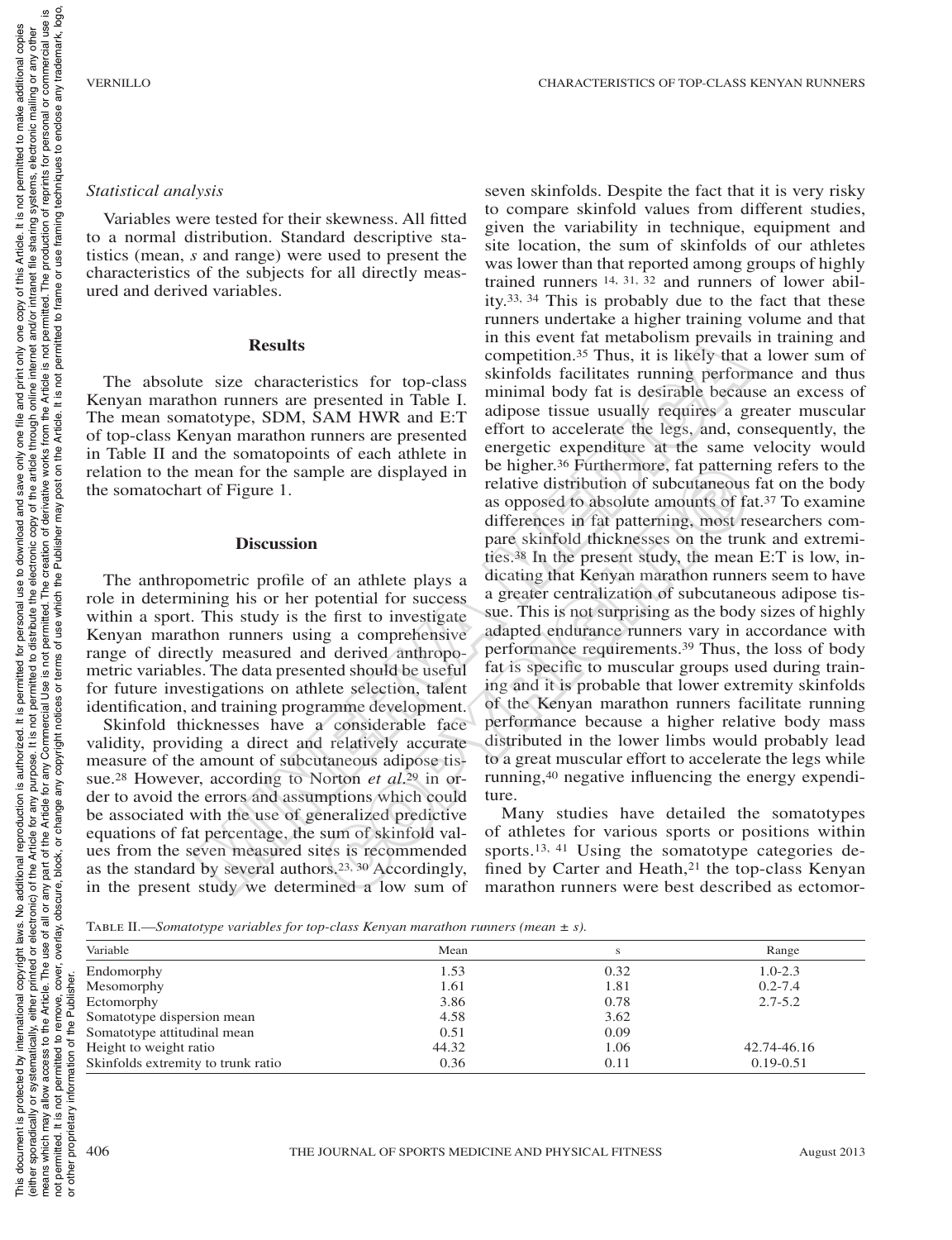

phy, with endomorphy and mesomorphy more than one-half unit lower. This condition has to be related to the relative linearity or slenderness of endurance runners' physique which may positively be related to the long-distance performances by having a lower body mass and, thus, requiring a smaller muscular effort while running 40 which positively influences the energetic expenditure.33 Another possible explanation is that the variations in the aerobic capacity variables may lead to a significant interaction effect with somatotype over a long-lasting period of aerobic training and the magnitude of increase in these parameters varied according to somatotype group.42 Thus, it could be possible that the nature of the training performed by Kenyan runners during their career have influenced their somatotype. Furthermore, the somatotype attitudinal distance is a measure of the average three-

dimensional scatter of the individual somatopoints around the mean somatopoint and can be used to evaluate homogeneity in physique.21 In the current study, Kenyan marathon runners were found to have greater homogeneity as indicated by a small SAM (*i.e*., 0.51±0.09).

## **Conclusions**

The present study has provided descriptive data and reference values of anthropometric characteristics, body composition and somatotype of top-class Kenyan marathon runners. These information provide a reference frame for coaches to control the training process in order to help improve athletes' performance, and to improve the specific talent detection and identification.

ĕ  $\overline{5}$ 

Publish

the

This document is protected by international copyright laws. No additional copinglency reproduction is authorized. It is permitted of or personal use to download and save only one file and print only of this Article. It is either sporadically, eithed or electronic) of the Article for any purpose. It is not permitted to distribute the electronic copy of the article finder internet and/or intranet file sharing systems, electronic mailing or an

tor

is permitted

 $\pm$ 

reproduction is authorized

additional

ş

copyright laws.

international

is protected by

document

**This** 

personal use to download and

the electronic copy of the article through and the creation of derivative works from the

framing techniques to enclose any trademark, logo,

additional copies

It is not permitted to make

Article.

of this

copy

one only print

and<sub>I</sub>

≝ one 1  $\sum_{i=1}^{n}$ save

of the article through online internet and/or intranet file sharing systems, electronic mailing or any other<br>rivative works from the Article is not permitted. The production of reprints for personal or commercial use is

frame or use

permitted to

not

 $\frac{1}{10}$ 

on the Article.

post

terms of use which the Publisher may

lly, either printed or electronic) of the Article for any purpose. It is not permitted to distribute the Article. The use of all or any part of the Article for any Commercial Use is not permitted. The use of all or any par